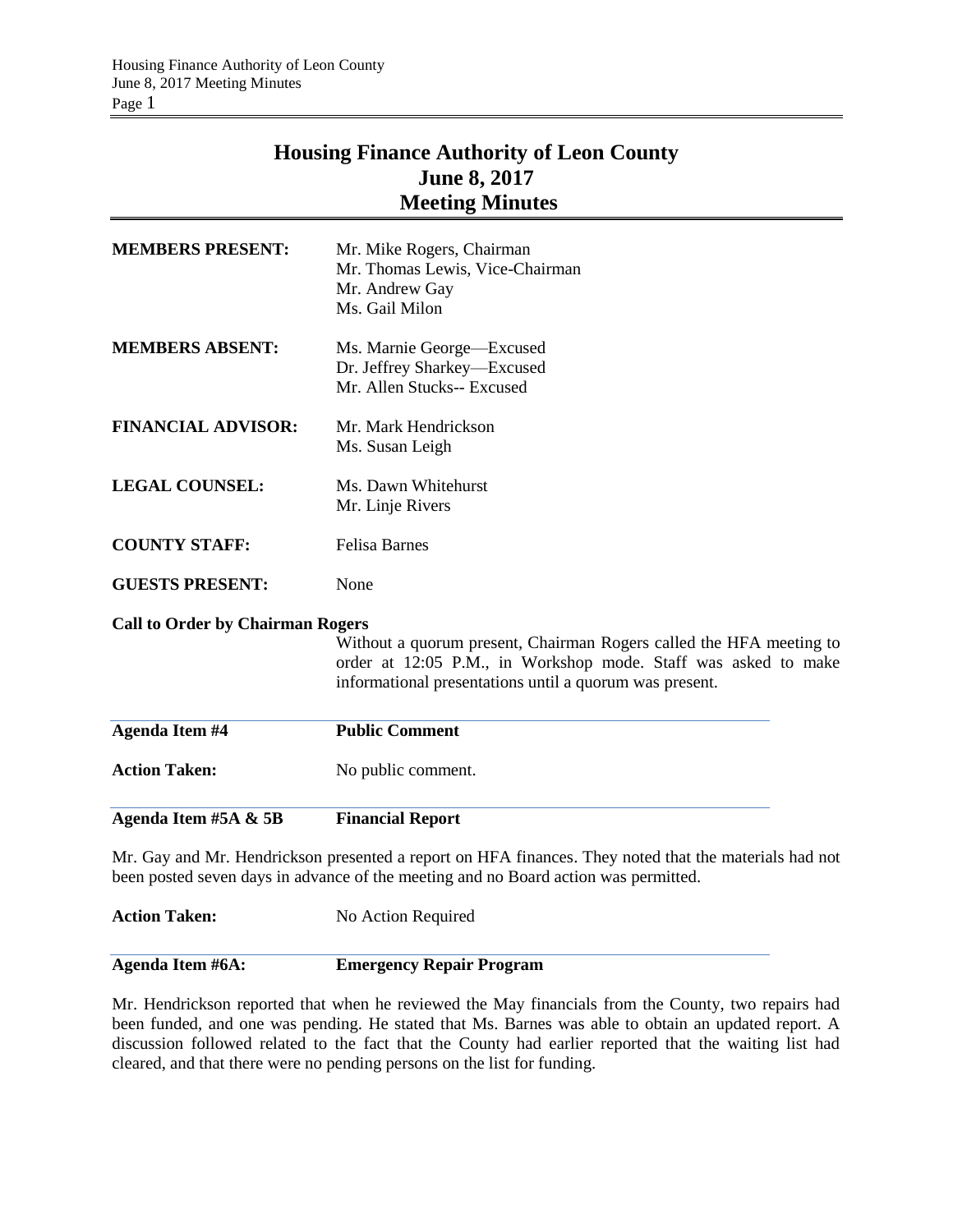| <b>Action Taken:</b>                    | The Board members present directed Mr. Hendrickson to inquire of<br>the County what process was being used to decide who would be<br>funded under this program, and to work to establish a system where<br>homeowners that were assisted would receive a letter from the HFA<br>related to their assistance. |
|-----------------------------------------|--------------------------------------------------------------------------------------------------------------------------------------------------------------------------------------------------------------------------------------------------------------------------------------------------------------|
| <b>Call to Order by Chairman Rogers</b> |                                                                                                                                                                                                                                                                                                              |
|                                         | With a quorum present, Chairman Rogers called the regular meeting of<br>the HFA to order at 12:20 PM                                                                                                                                                                                                         |
| Agenda Item #1:                         | <b>Membership Roll Call</b>                                                                                                                                                                                                                                                                                  |
|                                         | Staff called the Membership Roll and attending members were Chairman<br>Rogers, Vice-Chairman Lewis, Mr. Gay and Ms. Milon. .                                                                                                                                                                                |
| Agenda Item #2:                         | Approval of the June 8, 2017, Agenda                                                                                                                                                                                                                                                                         |
| <b>Action Taken:</b>                    | Chairman Rogers called for a motion for approval of the June 8, 2017<br>Meeting Agenda. Mr. Gay motioned to approve and it was $2nd$ by Ms.<br>Milon. Motion passed unanimously.                                                                                                                             |
| Agenda Item #3:                         | Approval of the May 11, 2017 Minutes                                                                                                                                                                                                                                                                         |
| <b>Action Taken:</b>                    | Chairman Rogers called for a motion for approval of the May 11, 2017<br>Meeting Minutes. Mr. Gay motioned to approve and it was $2nd$ by Ms.<br>Milon. Motion passed unanimously.                                                                                                                            |
| <b>Agenda Item #6B:</b>                 | <b>Real Estate Activity</b>                                                                                                                                                                                                                                                                                  |
|                                         | Mr. Hendrickson reported that no response had been received from Ms. McGhin related to the publication<br>of an advertisement of the available properties or any other County actions.                                                                                                                       |
| <b>Action Taken:</b>                    | No Action Required                                                                                                                                                                                                                                                                                           |
| Agenda Item #6C:                        | <b>Future Role of the HFA</b><br>Mr. Gay and Mr. Hendrickson presented the draft RFQ for the HFA's checking account. Mr. Gay<br>reported that he would distribute to banks within Tallahassee, if the RFQ was approved.                                                                                      |
| <b>Action Taken:</b>                    | Mr. Gays motioned to approve the RFQ for Checking Account Services,<br>and it was seconded by Ms. Milon. Motion passed unanimously.                                                                                                                                                                          |
|                                         | A discussion of the HFA's investment plans followed.                                                                                                                                                                                                                                                         |